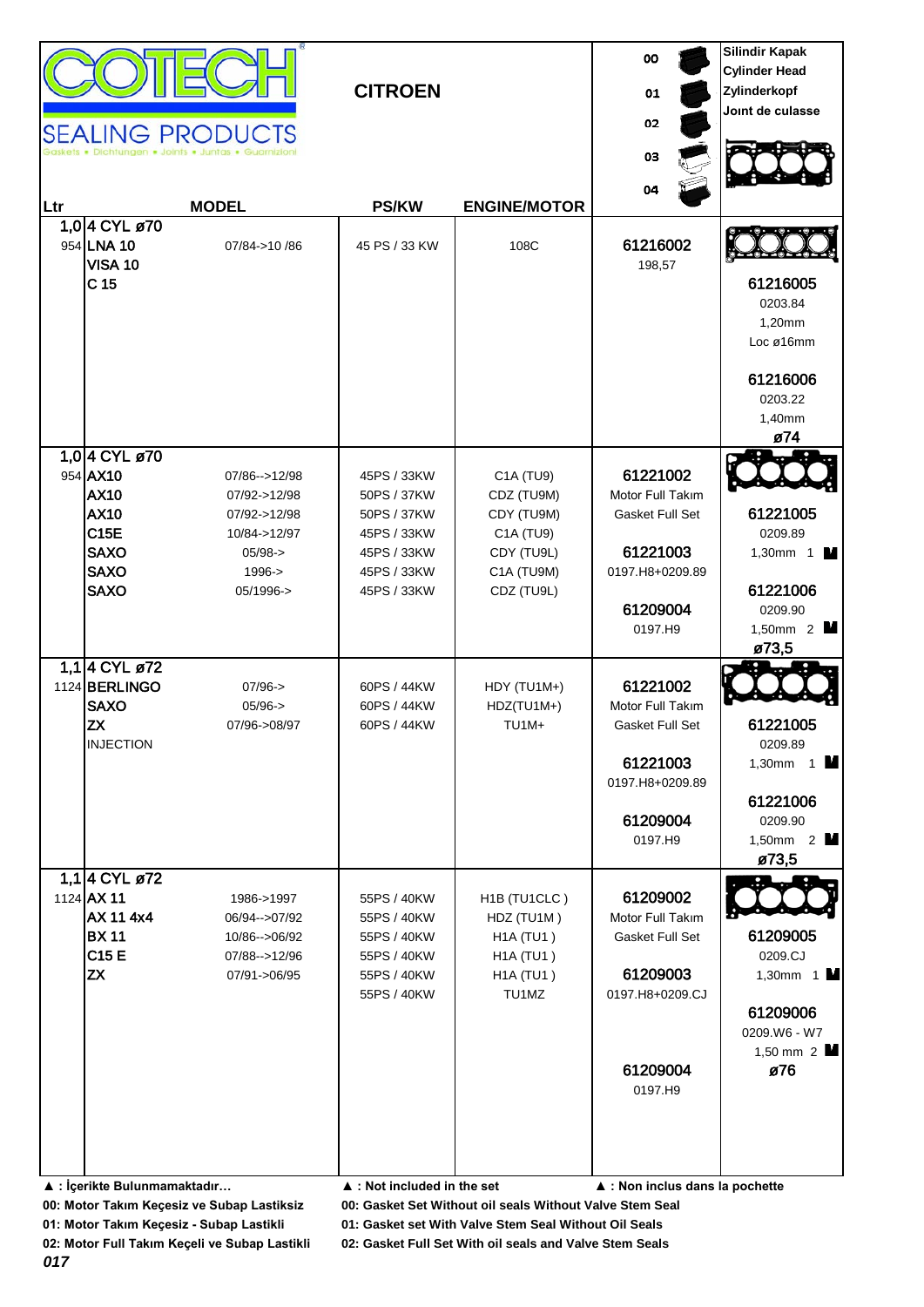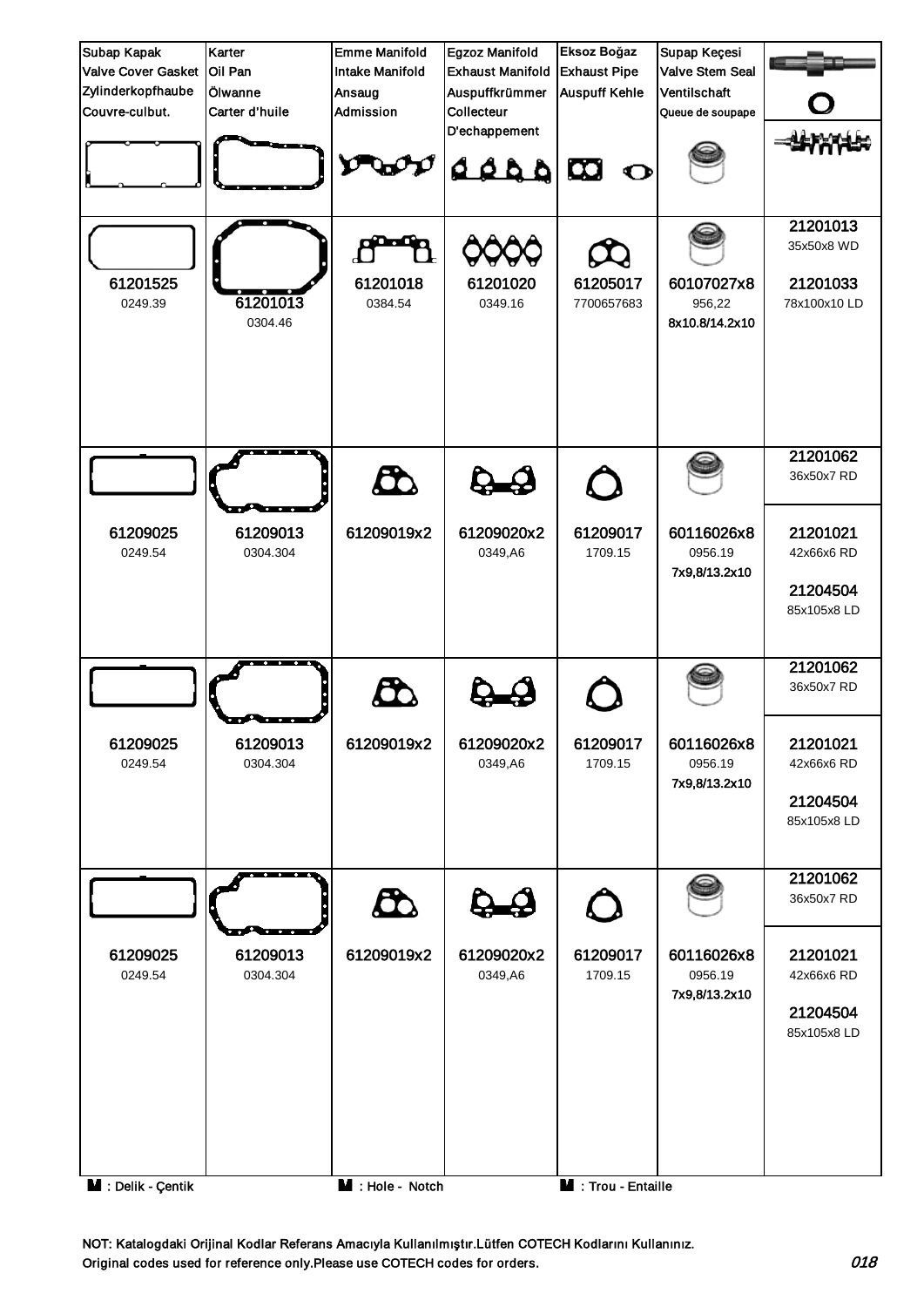| Ltr                 | 1,1 4 CYL ø72<br>1124 BERLINGO<br>C <sub>2</sub><br>C <sub>3</sub><br><b>SAXO</b> | <b>SEALING PRODUCTS</b><br><b>MODEL</b><br>$07/96-->$<br>$09/03 \rightarrow$<br>$02/02 \rightarrow$<br>$05/96 \rightarrow$ | <b>CITROEN</b><br><b>PS/KW</b><br>60PS / 44 KW | <b>ENGINE/MOTOR</b><br>HFX (TU1JP)   | 00<br>01<br>02<br>03<br>04                                                                            | <b>Silindir Kapak</b><br><b>Cylinder Head</b><br>Zylinderkopf<br>Joint de culasse<br>61222005<br>0209.YO<br>1,30mm $1$ M<br>61222006<br>0209, Y1<br>1,50mm 2 <b>M</b><br>ø74 |
|---------------------|-----------------------------------------------------------------------------------|----------------------------------------------------------------------------------------------------------------------------|------------------------------------------------|--------------------------------------|-------------------------------------------------------------------------------------------------------|------------------------------------------------------------------------------------------------------------------------------------------------------------------------------|
|                     | 1,1 4 CYL ø74<br>1118 C15 E                                                       | 10/84->10/96                                                                                                               | 48PS / 35KW                                    | E1A(E1)                              |                                                                                                       | 61208005<br>0209.H9<br>1,20mm<br>ø77                                                                                                                                         |
|                     | 1,3 4 CYL ø75<br>1294 AX 13 SPORT                                                 | 04/87 -- > 12/88                                                                                                           | 95PS / 70KW                                    | M4A                                  | 61209002<br>Motor Full Takım<br>Gasket Full Set<br>61209003<br>0197.H8+0209.CJ<br>61209004<br>0197.H9 | 61209005<br>0209.CJ<br>1,30mm 1 $\blacksquare$<br>61209006<br>0209.W6 - W7<br>1,50 mm 2<br>ø76                                                                               |
|                     | 1,4 4 CYL ø75<br>1360 VISA GT<br><b>BX 14</b><br>C <sub>15</sub><br><b>VISA</b>   | 07/82 -- > 04/85<br>04/83-->02/93                                                                                          | 72PS / 53KW<br>67PS / 49 KW<br>75PS / 55 KW    | 150A<br>150B<br>150C<br>150D<br>150F | 61201002<br>0197.77                                                                                   | 61201005<br>0209.A6<br>1,30mm<br>Loc 14mm<br>ø76                                                                                                                             |
| 1360 C <sub>2</sub> | 1,4 4 CYL ø75<br>C <sub>3</sub><br>C <sub>4</sub><br>16 V                         | $06/06--$<br>$12/03 - >$<br>$11/04 - >$                                                                                    | 88PS / 65KW                                    | KFU (ET3J4)                          |                                                                                                       | 62190005<br>0209.CH<br>0209.FL<br>1,40mm<br>ø76                                                                                                                              |

**▲ : İçerikte Bulunmamaktadır… ▲ : Not included in the set ▲ : Non inclus dans la pochette**

**00: Motor Takım Keçesiz ve Subap Lastiksiz 00: Gasket Set Without oil seals Without Valve Stem Seal**

**01: Motor Takım Keçesiz - Subap Lastikli 01: Gasket set With Valve Stem Seal Without Oil Seals**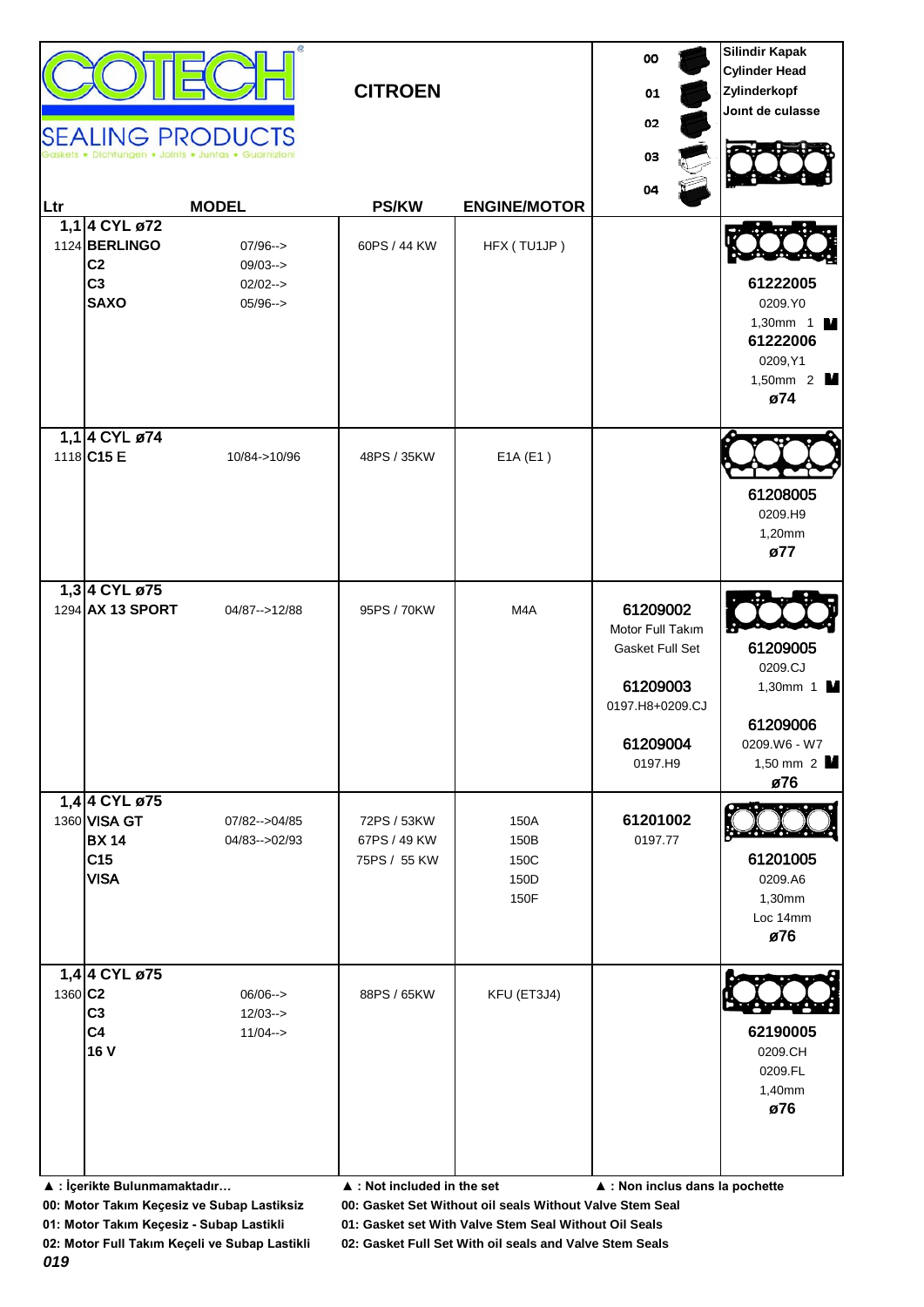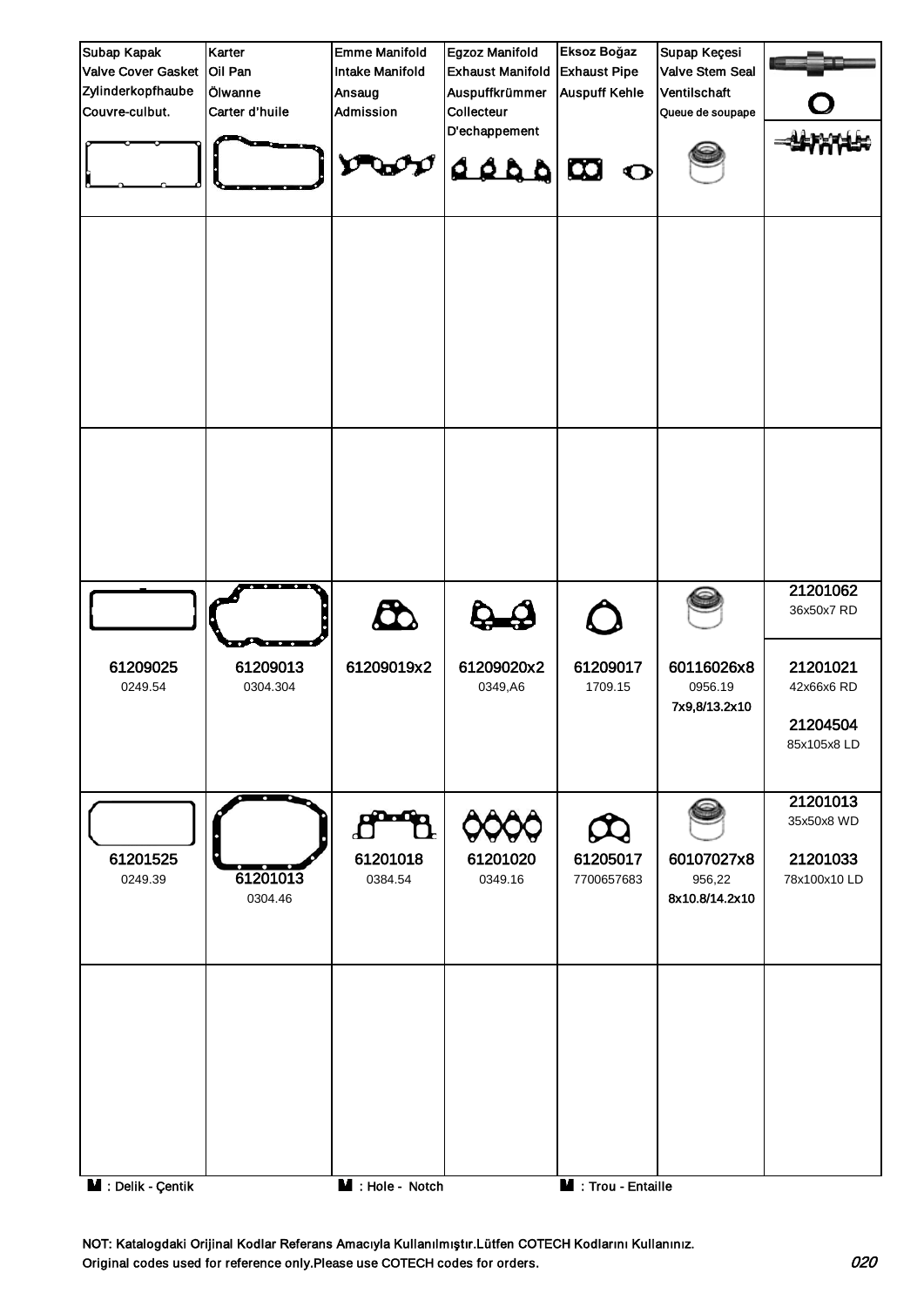| Ltr<br>1,4 4 CYL ø74<br>1398 C1 HDI<br>C <sub>2</sub> HDI<br>C <sub>3</sub> H <sub>DI</sub><br>C3 Pluriel HDI<br><b>XSARA HDI</b><br>Nemo HDI                                                                                                 | <b>SEALING PRODUCTS</b><br>tungen . Joints . Juntas . Guarnizion<br><b>MODEL</b><br>$06/05--$<br>$09/03--$<br>$02/02--$<br>$04/04 - >$<br>$01/03 - >08/05$<br>$02/08--$ | <b>CITROEN</b><br><b>PS/KW</b><br>68PS / 50KW<br>54PS / 40KW                                             | <b>ENGINE/MOTOR</b><br>DV4D<br>DV4TD<br>8HX(DV4TD)                                                                                                                                                                                                    | oo<br>01<br>02<br>03<br>04<br>61706002<br>Motor Full Takım<br>Gasket Full Set<br>61706003<br>Motor Üst Takım<br>Gasket Head Set<br>61706004<br>Motor Alt Takım<br><b>Conversion Set</b> | <b>Silindir Kapak</b><br><b>Cylinder Head</b><br>Zylinderkopf<br>Joint de culasse<br>61706005<br>0209.AH<br>1,45mm<br>5 M<br>61706006<br>0209.AG<br>1,40mm $4 \text{ M}$<br>61706007<br>0209.AE<br>1,30mm $3 \text{ M}$<br>61706008<br>0209.AC<br>1,25mm $2$ $\blacksquare$<br>61706009<br>0209.AF<br>1,35mm $1$ M<br><b>MLS</b><br>ø75 |
|-----------------------------------------------------------------------------------------------------------------------------------------------------------------------------------------------------------------------------------------------|-------------------------------------------------------------------------------------------------------------------------------------------------------------------------|----------------------------------------------------------------------------------------------------------|-------------------------------------------------------------------------------------------------------------------------------------------------------------------------------------------------------------------------------------------------------|-----------------------------------------------------------------------------------------------------------------------------------------------------------------------------------------|-----------------------------------------------------------------------------------------------------------------------------------------------------------------------------------------------------------------------------------------------------------------------------------------------------------------------------------------|
| 1,4 4 CYL ø75<br>1360 BERLINGO<br><b>SAXO VTS</b><br><b>XSARA</b><br><b>ZX</b><br>C <sub>2</sub><br>C <sub>3</sub><br>C3 Pluriel<br><b>AX</b><br><b>AX 14</b><br><b>BX 14</b><br>C <sub>15</sub><br><b>ZX</b><br>▲ : İçerikte Bulunmamaktadır | $03/91 - >$<br>$02/02--$<br>04/83-->10/97                                                                                                                               | 75PS / 55KW<br>73PS / 53KW<br>85PS / 62 KW<br>54PS / 40 KW<br>$\blacktriangle$ : Not included in the set | KFW (TU3JP)<br>KFX (TU3JP)<br>TU3JP<br>KFV (TU3JP)<br>KAY (TU3CP)<br>KAZ<br>KDX (TU3M/Z)<br>KDY (TU3FM)<br>KDY (TU3M)<br>K <sub>1</sub> B<br>K1F<br>K <sub>1</sub> G<br>K1H (TU3A)<br>K <sub>2</sub> A<br>K <sub>2</sub> B<br>K <sub>2</sub> D<br>K3A | 61209002<br>Motor Full Takım<br>Gasket Full Set<br>61209003<br>0197.H8+0209.CJ<br>61209004<br>0197.H9<br>▲ : Non inclus dans la pochette                                                | 61209005<br>0209.CJ<br>1,30mm 1 $\blacksquare$<br>61209006<br>0209.W6 - W7<br>1,50 mm $2 \mathbf{M}$<br>ø76                                                                                                                                                                                                                             |

**01: Motor Takım Keçesiz - Subap Lastikli 01: Gasket set With Valve Stem Seal Without Oil Seals**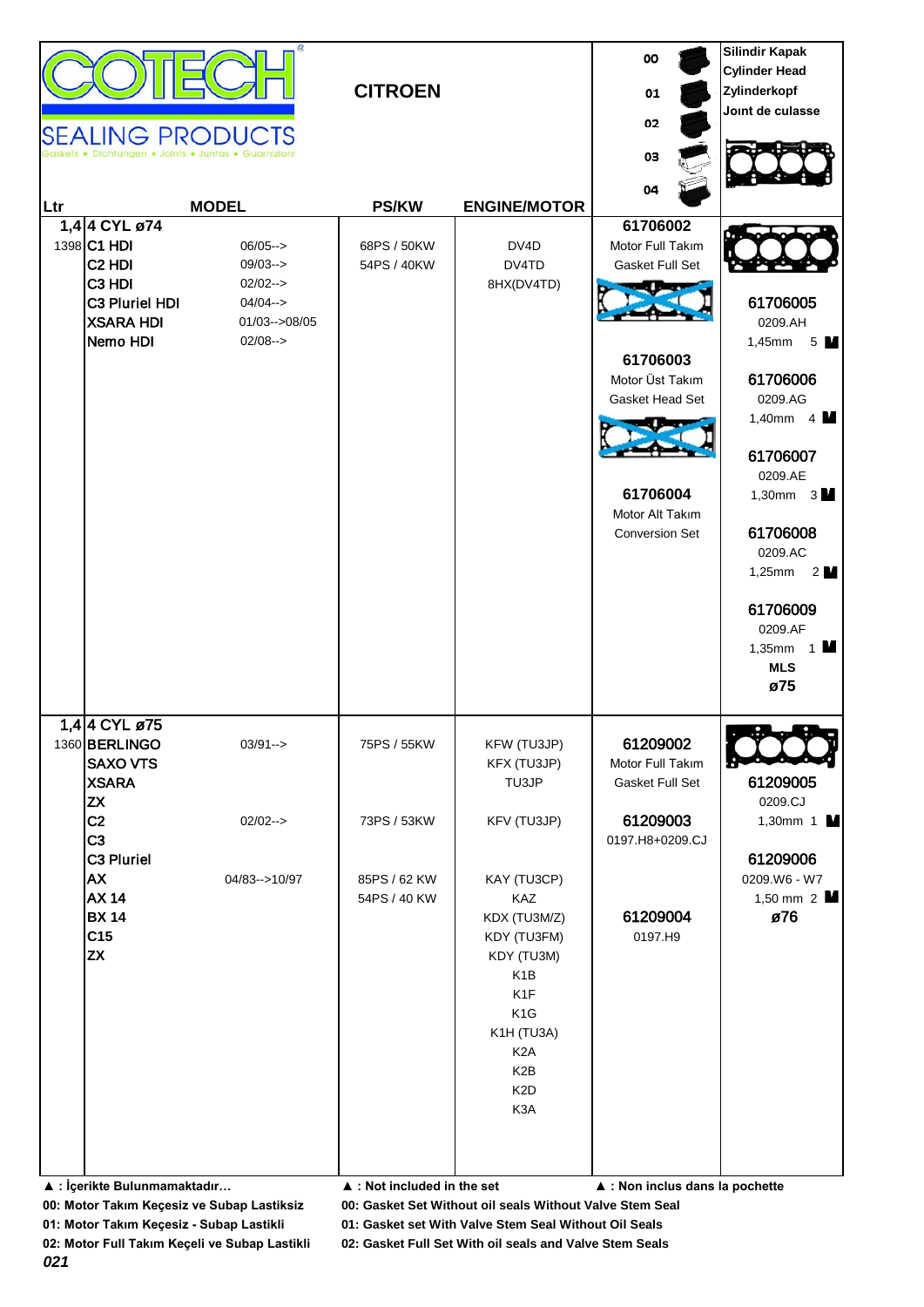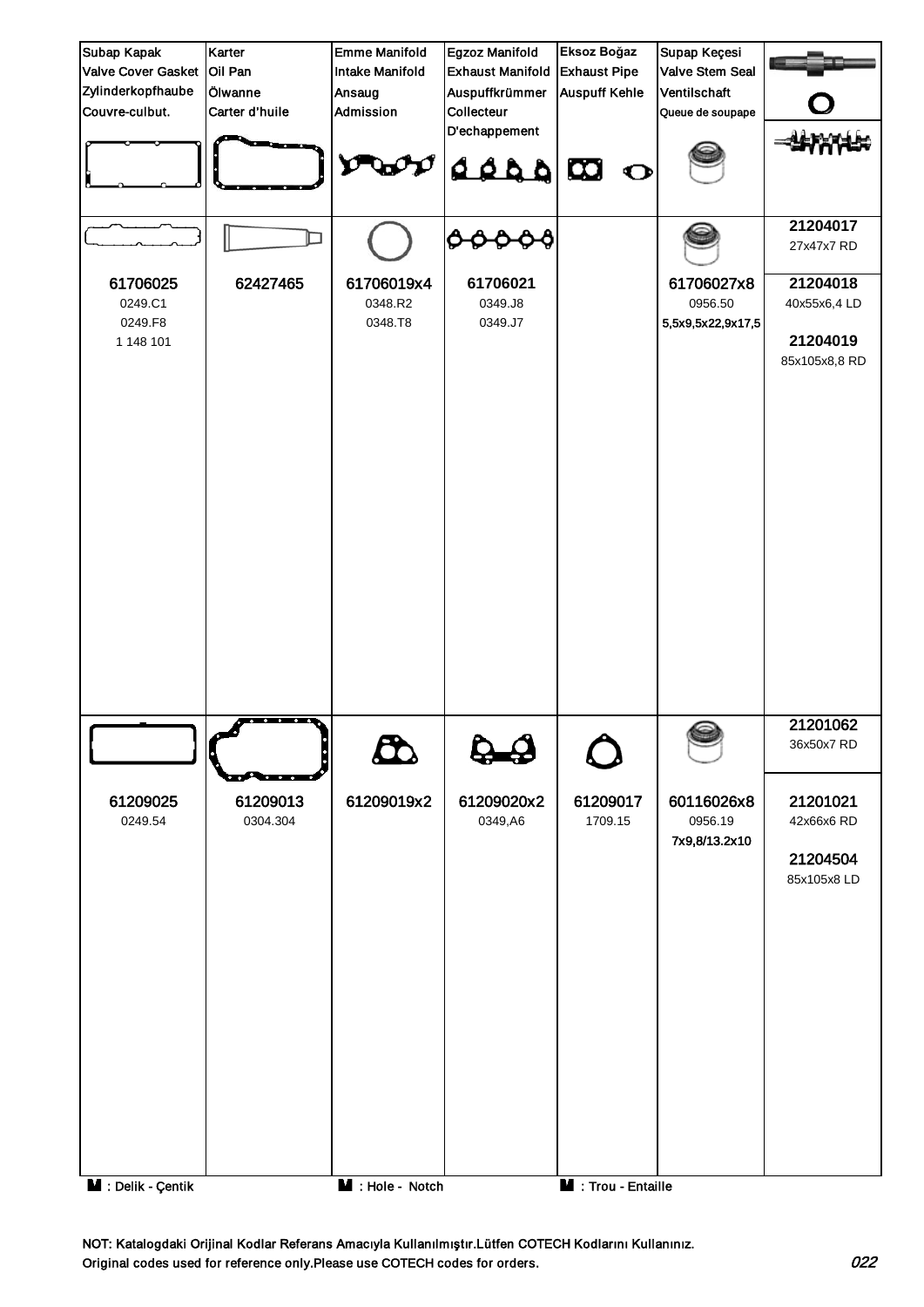| Ltr<br>1360 AX | <b>SEALING PRODUCTS</b><br><b>MODEL</b><br>1.4 4 CYL ø75<br><b>AX 14</b><br><b>BX14</b><br>C <sub>15</sub><br><b>ZX</b>                                                                                                                                                                                    | 09/1986-->06/1997          | <b>CITROEN</b><br><b>PS/KW</b><br>85PS / 62 KW<br>55PS / 40KW | <b>ENGINE/MOTOR</b><br>KDZ (TU3M/Z)<br>KAY (TU3CP)<br>K <sub>1</sub> B<br>K <sub>1</sub> F<br>K <sub>1</sub> G<br>K1H (TU3A)<br>K <sub>2</sub> A<br>K <sub>2</sub> B<br>K <sub>3</sub> A | 00<br>01<br>02<br>03<br>04<br>61209002<br>Motor Full Takım<br>Gasket Full Set<br>61209003<br>0197.H8+0209.CJ<br>61209004<br>0197.H9                       | <b>Silindir Kapak</b><br><b>Cylinder Head</b><br>Zylinderkopf<br>Joint de culasse<br>61209005<br>0209.CJ<br>1,30mm 1 $\blacksquare$<br>61209006<br>0209.W6 - W7<br>1,50 mm $2$ M<br>ø76                                                                            |
|----------------|------------------------------------------------------------------------------------------------------------------------------------------------------------------------------------------------------------------------------------------------------------------------------------------------------------|----------------------------|---------------------------------------------------------------|------------------------------------------------------------------------------------------------------------------------------------------------------------------------------------------|-----------------------------------------------------------------------------------------------------------------------------------------------------------|--------------------------------------------------------------------------------------------------------------------------------------------------------------------------------------------------------------------------------------------------------------------|
|                | 1,6 4 CYL ø75<br>1560 BERLINGO HDI<br><b>BERLINGO HDI 75</b><br><b>BERLINGO HDI 90</b><br>C <sub>2</sub> H <sub>DI</sub><br>C <sub>3</sub> H <sub>DI</sub><br><b>C3 HDI 16V</b><br>C4<br>C4 HDI<br><b>C4 HDI 110 FAP</b><br><b>C4 HDI 90</b><br>C <sub>5</sub> H <sub>DI</sub><br><b>XSARA PICASSO HDI</b> | $05/04 - >$<br>$11/04 - >$ | 109PS / 80 KW<br>90PS / 66 KW                                 | DV6ATED4<br>DV6B<br>DV6TED4<br>9HT (DV6BTED4)<br>9HT (DV6BUTED4)<br>9HX (DV6ATED4)<br>9HY (DV6TED4)<br>9HZ (DV6TED4)                                                                     | 61707002<br>Motor Full Takım<br>Gasket Full Set<br>61707003<br>Motor Üst Takım<br>Gasket Head Set<br>61707004<br>Motor Alt Takım<br><b>Conversion Set</b> | 61707005<br>0209.CG<br>1,45mm 5 $\blacksquare$<br>61707006<br>0209.CF<br>1,40mm $4$ $\blacksquare$<br>61707007<br>0209.CC<br>1,30mm 3 $\blacksquare$<br>61707008<br>0209.CA<br>1,25mm 2 $\blacksquare$<br>61707009<br>0209.CE<br>1,35mm $1$ M<br><b>MLS</b><br>ø76 |
|                | 1,6 4 CYL ø78,5<br>1587 BERLINGO<br><b>BERLINGO 16V</b><br>C <sub>2</sub><br><b>C3 Pluriel</b><br><b>C3 16V</b><br>C <sub>4</sub><br><b>C4 16V</b><br><b>XSARA PICASSO 16V</b><br><b>XSARA 16V</b>                                                                                                         | $09/00--$                  | 110PS / 81KW<br>90PS / 66 KW                                  | NFR (TU5JP4B)<br>NFU (TU5JP4                                                                                                                                                             | 62200002<br>0135.EH<br>62200003<br>Motor Üst Takım<br>Gasket Head Set<br>62200004<br>Motor Alt Takım<br><b>Conversion Set</b>                             | 62200005<br>0209.1E<br><b>MLS</b><br>ø79,5                                                                                                                                                                                                                         |
|                | C <sub>2</sub> VTS<br>▲ : İçerikte Bulunmamaktadır                                                                                                                                                                                                                                                         | $01/05--$                  | 122PS / 90 KW<br>▲ : Not included in the set                  | NFS (TU5JP4S)                                                                                                                                                                            | ▲ : Non inclus dans la pochette                                                                                                                           |                                                                                                                                                                                                                                                                    |

**01: Motor Takım Keçesiz - Subap Lastikli 01: Gasket set With Valve Stem Seal Without Oil Seals**

*023*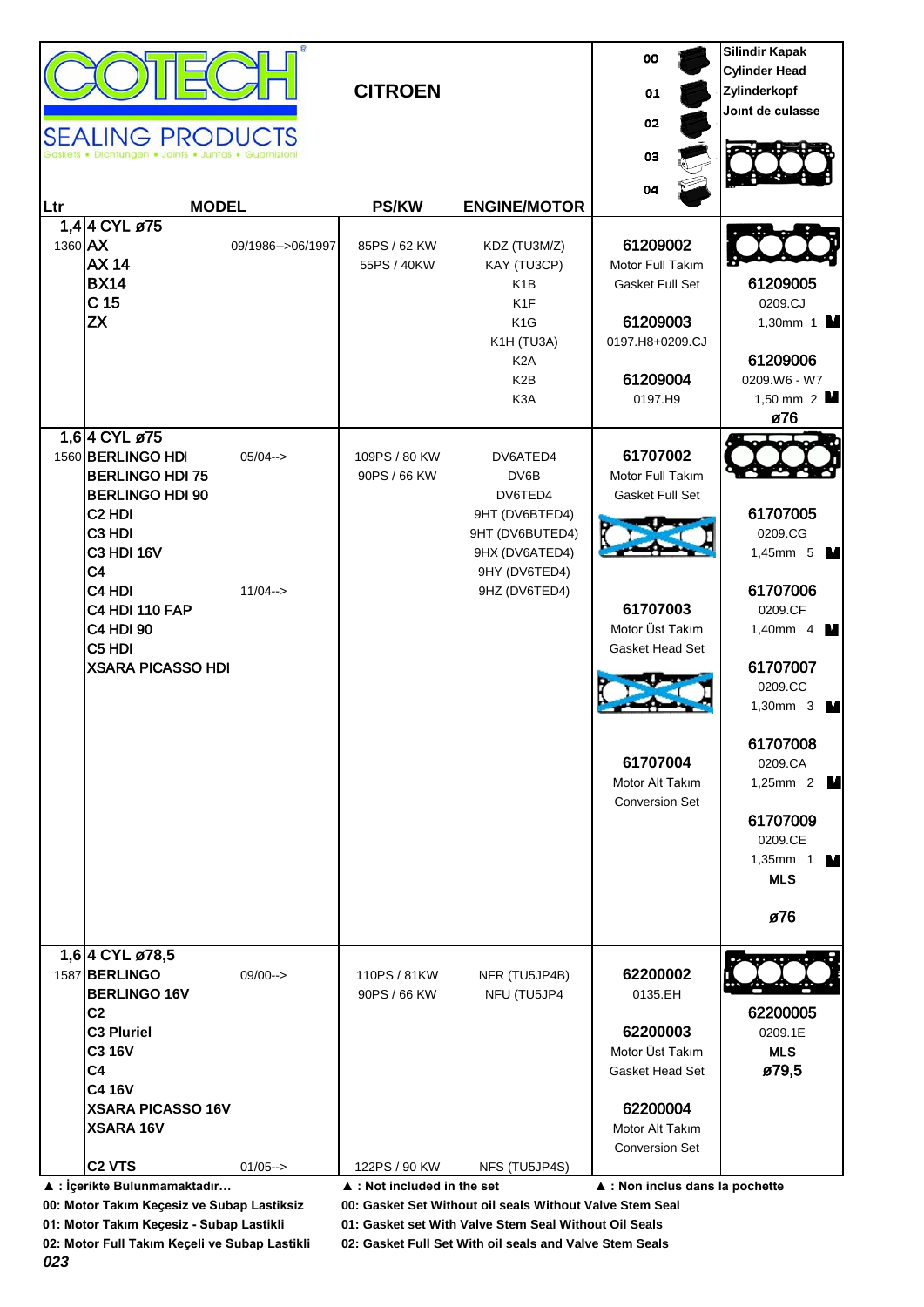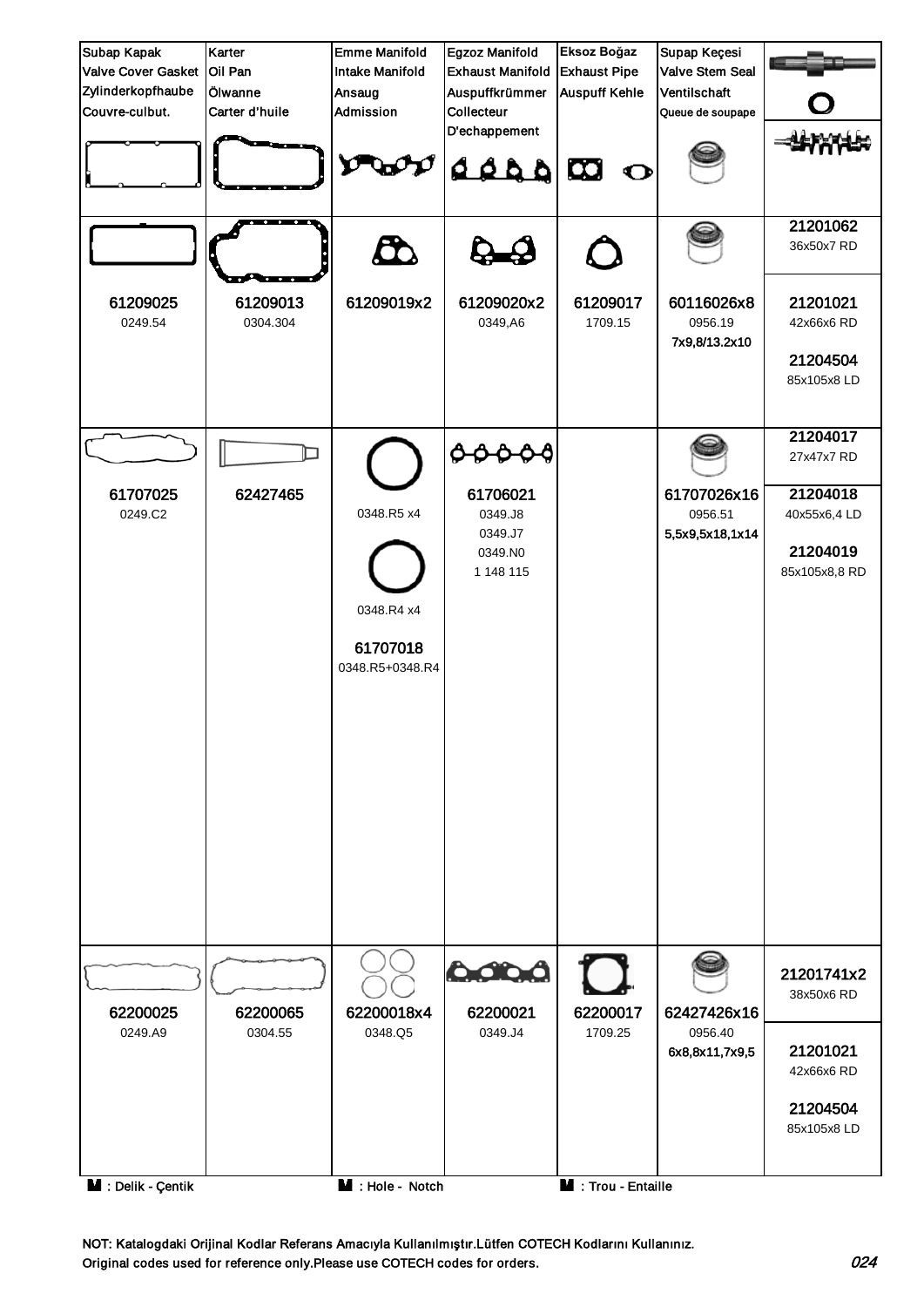| <b>SEALING PRODUCTS</b><br>Ltr<br>1,6 4 CYL ø75<br>1560 Berlingo 1.6 HDI<br><b>C3 1.6 HDI</b><br>C3 Picasso 1.6 H<br><b>C4 1.6 HDI</b><br>C4 Aircross 1.6 H<br>C4 Cactus 1.6 HD<br>C4 Picasso 1.6 H<br><b>C5 1.6 HDI</b><br><b>C-Elysee HDI</b><br><b>DS3 1.6 HDI</b><br><b>DS4 1.6 HDI</b><br><b>DS5 1.6 HDI</b> | • Dichtungen • Joints • Juntas • Guarnizio<br><b>MODEL</b><br>07/2010--><br>11/2009--><br>$05/2010--$<br>11/2009--><br>04/2012--><br>09/2014--><br>09/2010--><br>$07/2010--$<br>$11/2012--$<br>11/2009--><br>04/2011--><br>$11/2011--$ | <b>CITROEN</b><br><b>PS/KW</b><br>110 PS / 80 KW<br>112 PS / 82 KW<br>92 PS / 69 KW<br>75 PS / 55 KW<br>114 PS / 84 KW | <b>ENGINE/MOTOR</b><br>DV6C (9HR)<br>DV6C (9HD)<br>DV6C (9HC)<br>DV6C (9HL)<br>DV6DTED (9HF)<br>DV6DUM (9HH)<br>DV6UC (9HM)<br>DV6DTED (9HP)<br>DV6DTEDM (9HJ)<br>DV6DBM (9HE)<br>DV6ETEDM (9HK)<br>DV6ETED (9HN)<br>DV6FE (BHW)<br>DV6FC (BHX)<br>DV6FD (BHY)<br>DV6FC (BHZ) | 00<br>01<br>02<br>03<br>04<br>61707102<br>Motor Full Takım<br>Gasket Full Set | <b>Silindir Kapak</b><br><b>Cylinder Head</b><br>Zylinderkopf<br>Joint de culasse<br>61707105<br>0209.JS-0209.JK<br>1,45mm 5 M<br>61707106<br>0209.JR-0209.JJ<br>1,40mm $4 \blacksquare$<br>61707107<br>0209.JP-0209.JG<br>1,30mm 3 $\blacksquare$<br>61707108<br>0209.JN-0209.JF<br>1,25mm 2 $\blacksquare$<br>61707109<br>0209.JQ-0209.JH<br>1,35mm 1 $\blacksquare$ |
|-------------------------------------------------------------------------------------------------------------------------------------------------------------------------------------------------------------------------------------------------------------------------------------------------------------------|----------------------------------------------------------------------------------------------------------------------------------------------------------------------------------------------------------------------------------------|------------------------------------------------------------------------------------------------------------------------|-------------------------------------------------------------------------------------------------------------------------------------------------------------------------------------------------------------------------------------------------------------------------------|-------------------------------------------------------------------------------|------------------------------------------------------------------------------------------------------------------------------------------------------------------------------------------------------------------------------------------------------------------------------------------------------------------------------------------------------------------------|
|                                                                                                                                                                                                                                                                                                                   |                                                                                                                                                                                                                                        |                                                                                                                        |                                                                                                                                                                                                                                                                               |                                                                               | <b>MLS</b><br>ø76,3                                                                                                                                                                                                                                                                                                                                                    |

**▲ : İçerikte Bulunmamaktadır… ▲ : Not included in the set ▲ : Non inclus dans la pochette**

**00: Motor Takım Keçesiz ve Subap Lastiksiz 00: Gasket Set Without oil seals Without Valve Stem Seal**

**01: Motor Takım Keçesiz - Subap Lastikli 01: Gasket set With Valve Stem Seal Without Oil Seals**

*025*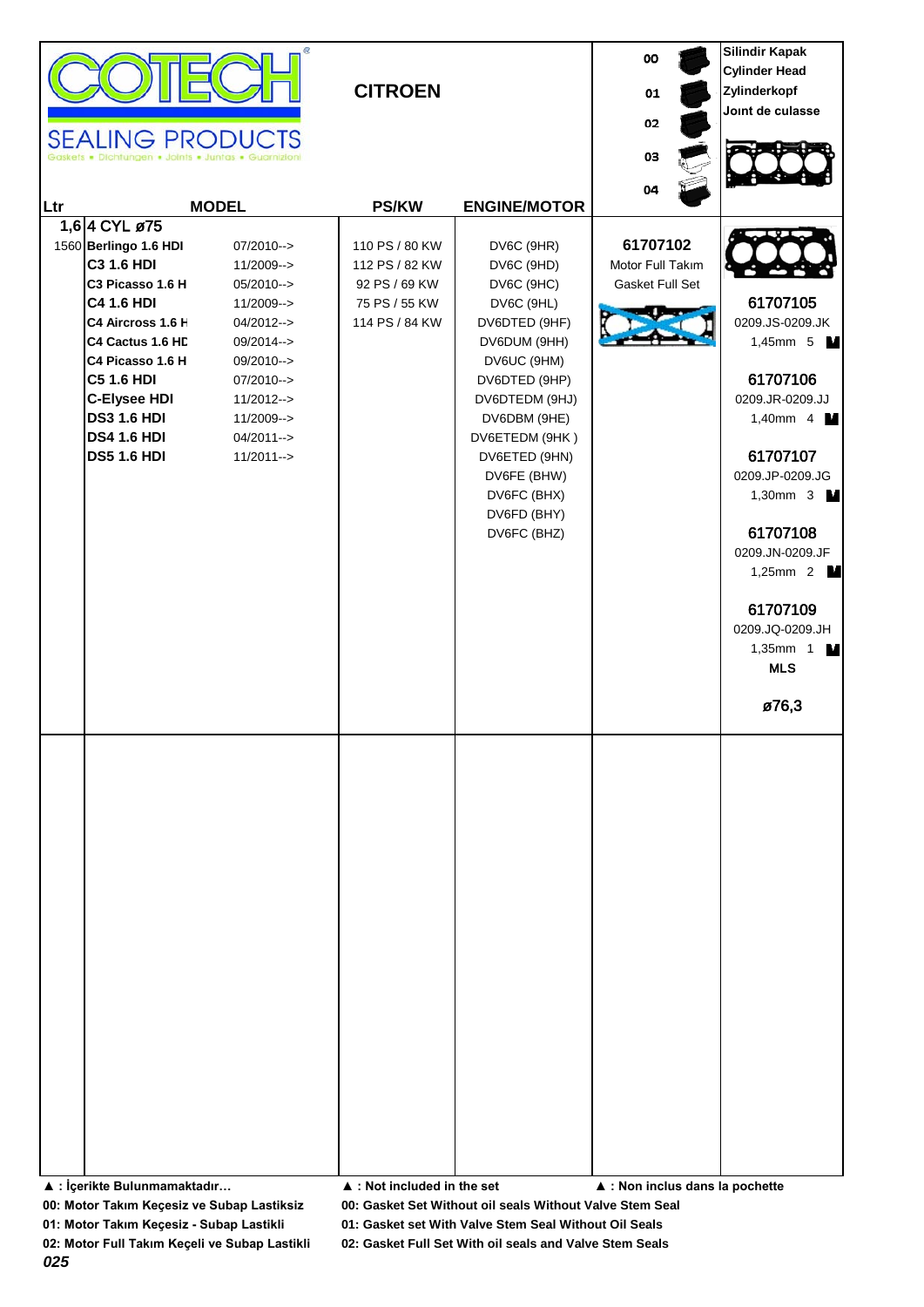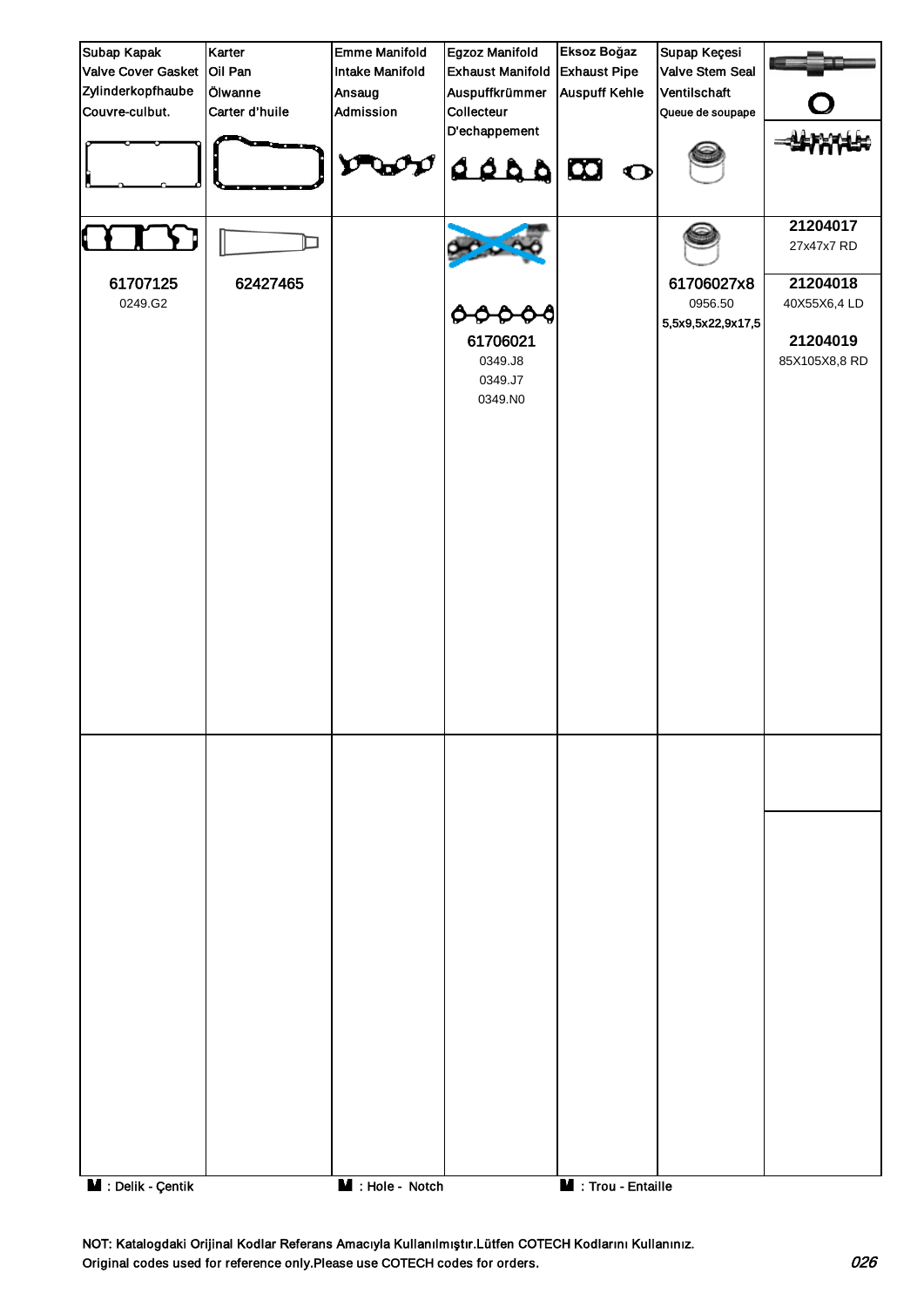| <b>SEALING PRODUCTS</b><br>lungen . Joints . Juntas . Guarnizioni<br>03<br>04<br><b>MODEL</b><br><b>PS/KW</b><br><b>ENGINE/MOTOR</b><br>Ltr<br>1,6 4 CYL ø83<br>61207002<br>1580 BX<br>10/82-->12/94<br>88 PS / 65 KW<br>BAY (XU5CP)<br><b>BX16</b><br>0197.89+0209.E1<br>$01/87 - > 10/97$<br>72 PS / 53 KW<br>BAZ (XU5CP)<br><b>ZX</b><br>0209.E1<br>116 PS / 85 KW<br>BDY (XU5M)                                               |             | <b>CITROEN</b> |            | 00<br>01<br>02 | <b>Silindir Kapak</b><br><b>Cylinder Head</b><br>Zylinderkopf<br>Joint de culasse                                                                                       |
|-----------------------------------------------------------------------------------------------------------------------------------------------------------------------------------------------------------------------------------------------------------------------------------------------------------------------------------------------------------------------------------------------------------------------------------|-------------|----------------|------------|----------------|-------------------------------------------------------------------------------------------------------------------------------------------------------------------------|
|                                                                                                                                                                                                                                                                                                                                                                                                                                   |             |                |            |                |                                                                                                                                                                         |
| 61207003<br><b>B1A (XU51C/K)</b><br><b>B1E (XU51C)</b><br>0197.H6+0209.E1<br>B6D<br>0209.L8<br>XU52C<br>62130002<br>171A<br>171B<br>0197.89+0209.L3<br>171C<br>171D<br>62130003<br>180Z<br>0209.L3<br>0197.H6+0209.L3<br>1,50mm<br>ø84,5                                                                                                                                                                                          | VISA 16 GTI | 87 PS / 64 KW  | BDZ (XU5M) |                | 61207005<br>1,30mm 1 M<br>61207006<br>1,50mm 2 $\blacksquare$<br>62130005                                                                                               |
| 1,6 4 CYL ø83<br>1580 XANTIA<br>61233002<br>03/91-->01/98<br>88 PS / 65 KW<br>BFZ (XU5JP)<br><b>ZX</b><br>0197.G4+0209.E1<br>0209.E1<br>0209.L8<br>ø84,5                                                                                                                                                                                                                                                                          |             |                |            |                | 61207005<br>1,30mm 1 $\blacksquare$<br>61207006<br>1,50mm 2 $\blacksquare$                                                                                              |
| 1,8 4 CYL ø 80<br>1769 BERLINGO D<br>61204002<br>$04/84 ->$<br>60 PS / 44 KW<br>A9A (XUD7)<br><b>BX 18 D</b><br>58 PS / 43 KW<br>161 (XUD7)<br>0197.H5<br>C15 D<br>0209.S0<br>161A (XUD7)<br><b>VISA 17 D</b><br><b>XSARAD</b><br>ZXD<br>0209.S1<br>61204003<br>0197.H4<br>0209.S2<br>0209.S3<br>0209. S4<br>ø82<br>▲ : İçerikte Bulunmamaktadır<br>$\blacktriangle$ : Not included in the set<br>▲ : Non inclus dans la pochette |             |                |            |                | 61203009<br>1,36 mm. 1<br>M<br>61203008<br>М<br>1,40 mm. 2<br>61203007<br>1,44 mm. 3 $\blacksquare$<br>61203006<br>1,48 mm. 4<br>$\mathbf{M}$<br>61203005<br>1,53 mm. 5 |

**01: Motor Takım Keçesiz - Subap Lastikli 01: Gasket set With Valve Stem Seal Without Oil Seals**

**02: Motor Full Takım Keçeli ve Subap Lastikli 02: Gasket Full Set With oil seals and Valve Stem Seals**

*027*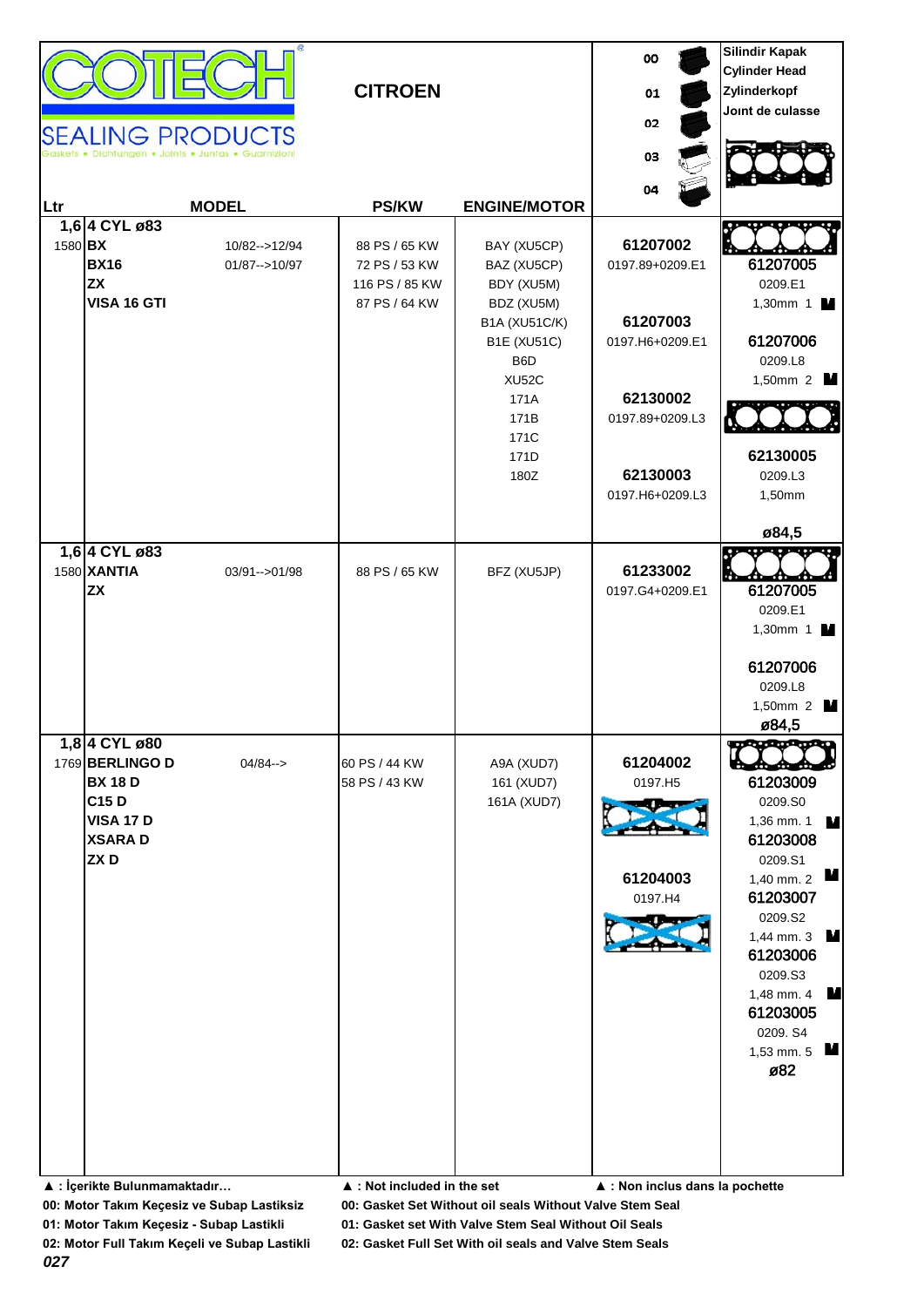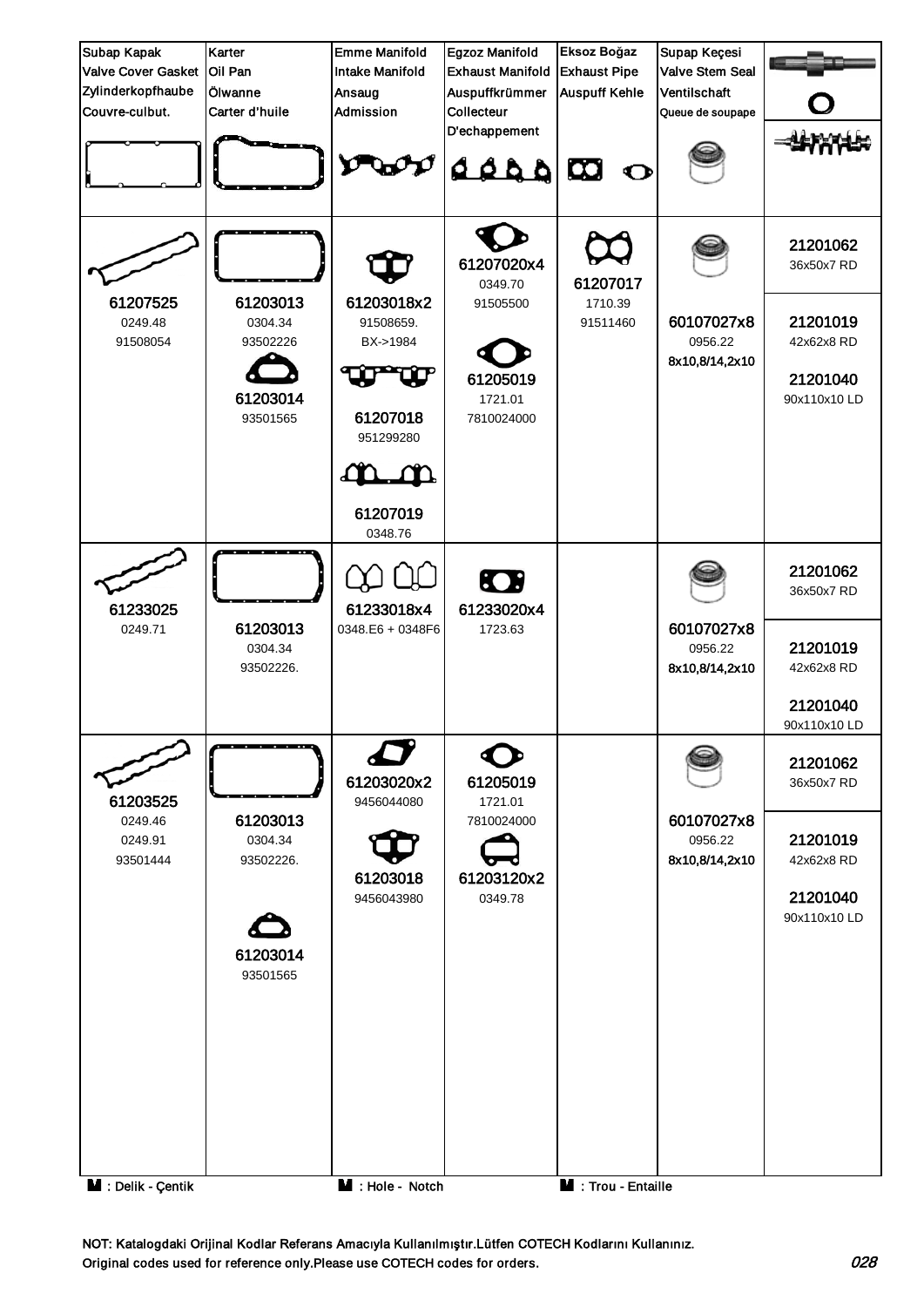| Ltr | <b>SEALING PRODUCTS</b><br>Dichtungen . Joints . Juntas . Guarn<br>1,8 4 CYL ø83<br>1761 XANTIA<br><b>XSARA</b><br><b>ZX</b> | <b>MODEL</b><br>07/92-->09/00                      | <b>CITROEN</b><br><b>PS/KW</b><br>101 PS / 74 KW                                                                                    | <b>ENGINE/MOTOR</b><br>LFZ (XU7JP)                                                                                                                     | 00<br>01<br>02<br>03<br>04<br>61233002<br>0197.G4+0209.E1                                     | <b>Silindir Kapak</b><br><b>Cylinder Head</b><br>Zylinderkopf<br>Joint de culasse<br>61207005<br>0209.E1<br>1,30mm 1 $\blacksquare$<br>61207006<br>0209.L8<br>1,50mm 2 $\blacksquare$ |
|-----|------------------------------------------------------------------------------------------------------------------------------|----------------------------------------------------|-------------------------------------------------------------------------------------------------------------------------------------|--------------------------------------------------------------------------------------------------------------------------------------------------------|-----------------------------------------------------------------------------------------------|---------------------------------------------------------------------------------------------------------------------------------------------------------------------------------------|
|     | 1,8 4 CYL ø83<br>1761 XANTIA 16V<br><b>XSARA PICASSO 16V</b><br><b>XSARA 16V</b><br><b>ZX</b><br><b>ZX 16V</b>               | $06/95 - >$                                        | 115 PS / 85 KW<br>110 PS / 81 KW                                                                                                    | LFY (XU7JP4)                                                                                                                                           |                                                                                               | ø84,5<br>62220005<br>0209.Q3<br>1,20mm 1 $\blacksquare$<br>62220006<br>0209.V4<br>1,40mm 2 <b>M</b><br>62220007<br>1,60mm 3 $\blacksquare$<br>ø84                                     |
|     | 1,8 4 CYL ø 84<br>1769 C 25                                                                                                  | 07/87->02/94                                       | 69 PS / 51 KW                                                                                                                       | 169 (XM7T)                                                                                                                                             | 61210001<br>0197.L1<br>0197.15                                                                | 61210005<br>0209.F8<br>ø86,7                                                                                                                                                          |
|     | 1,9 4 CYL ø83<br>1,905 BX 19<br><b>BX 19 GTI</b><br><b>ZX</b><br>▲ : İçerikte Bulunmamaktadır                                | 06/88 -- > 12/94<br>07/86-->12/94<br>12/87-->06/97 | 109 PS / 80 KW<br>102 PS / 75 KW<br>120 PS / 88 KW<br>95 PS / 70 KW<br>122 PS / 90 KW<br>$\blacktriangle$ : Not included in the set | DDZ (XU9M)<br>DFZ (XU9J1)<br>DKZ (XU9JA)<br>D2C (XU92C)<br>D <sub>2</sub> F<br><b>D2A (XU92C)</b><br>D2C (XU92C)<br>D6A (XU9J2)<br>159A<br>D6E (XU9JA) | 61207002<br>0197.89+0209.E1<br>61207003<br>0197.H6+0209.E1<br>▲ : Non inclus dans la pochette | 61207005<br>0209.E1<br>1,30mm 1<br>61207006<br>0209.L8<br>1,50mm 2 $\blacksquare$<br>ø84,5                                                                                            |

**01: Motor Takım Keçesiz - Subap Lastikli 01: Gasket set With Valve Stem Seal Without Oil Seals**

*029*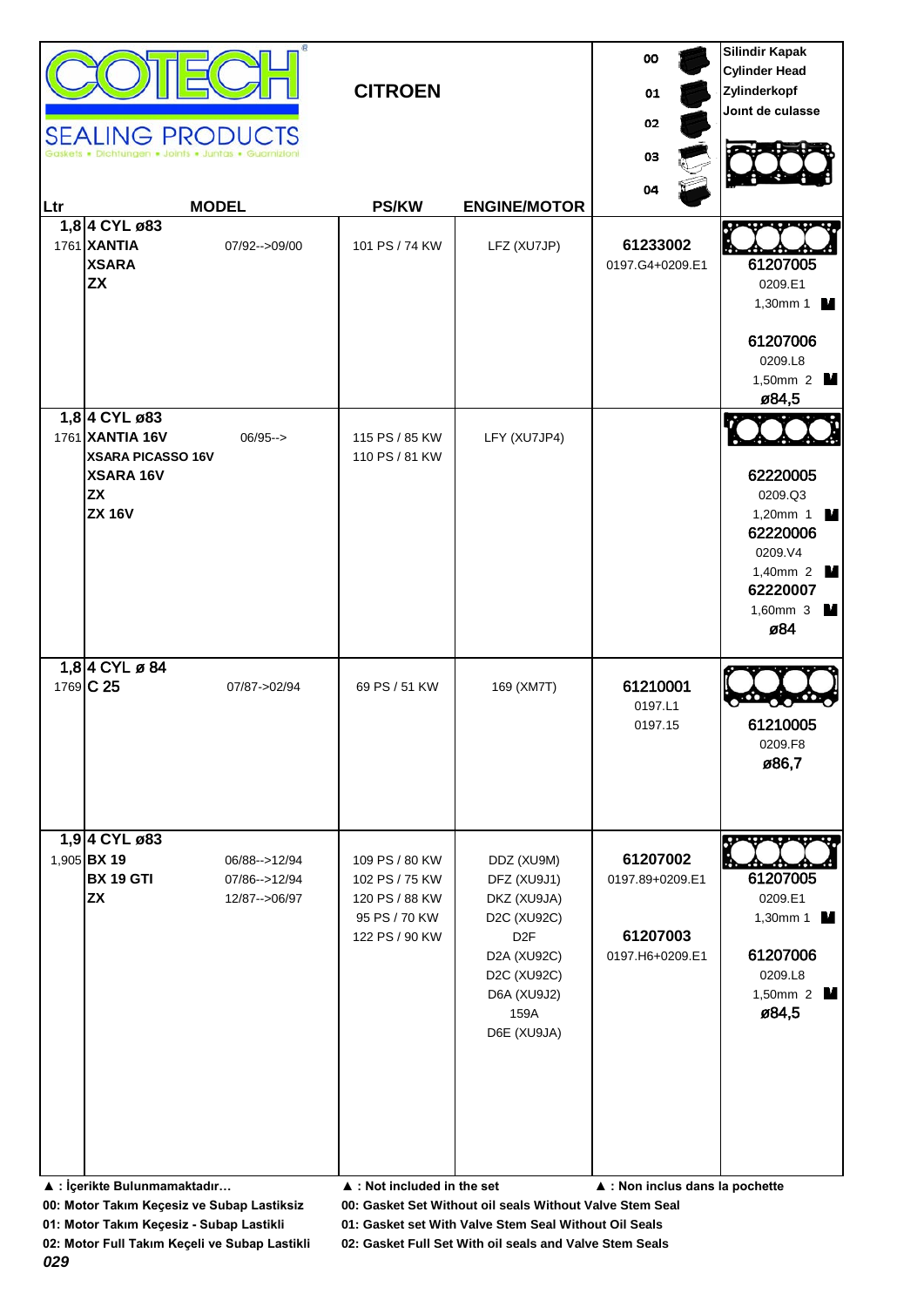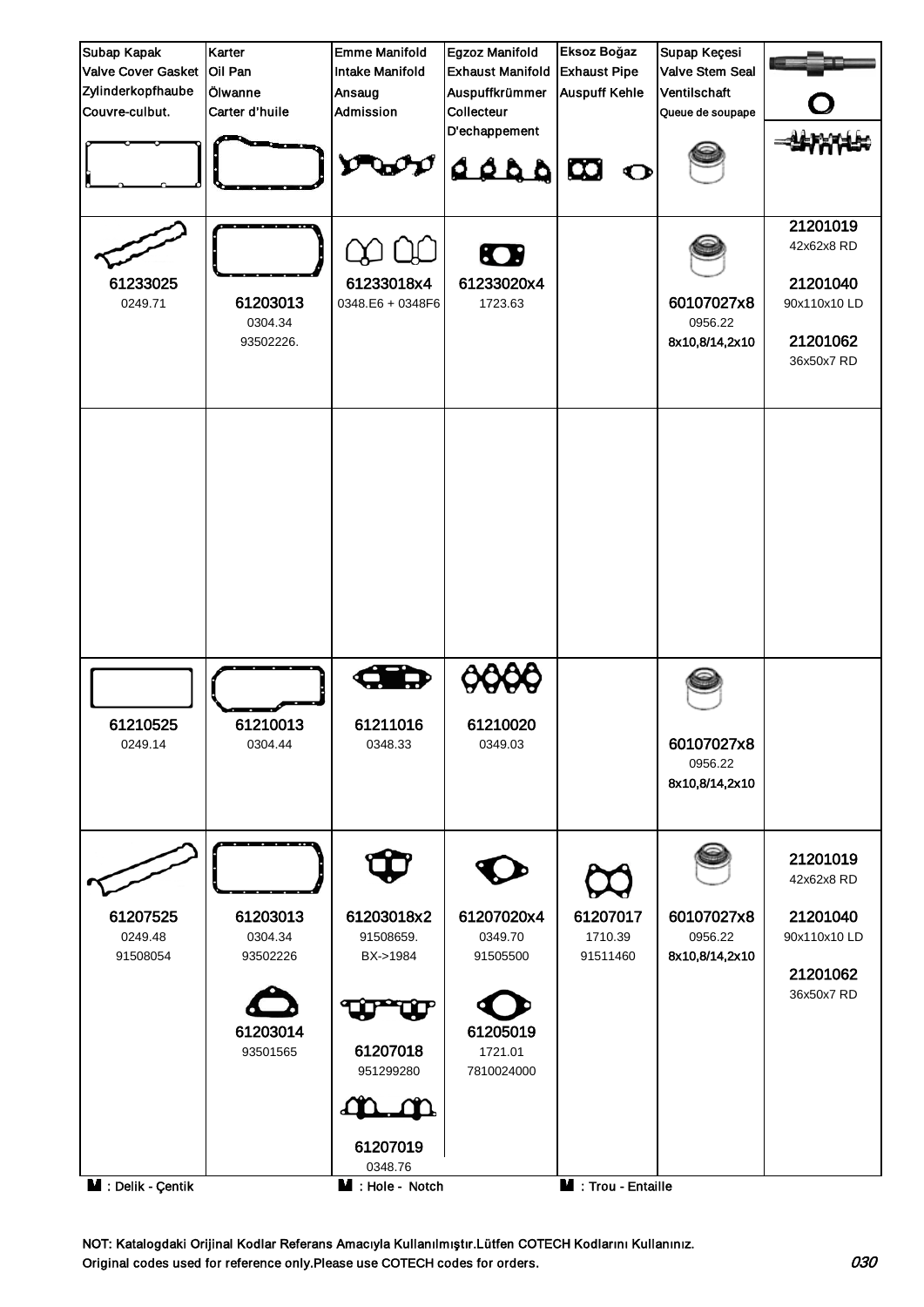| <b>SEALING PRODUCTS</b>                                                                                                                                                                                                                                                    | <b>CITROEN</b>                                  |                                                                                                                                                                                                         | 00<br>01<br>02<br>03                       | <b>Silindir Kapak</b><br><b>Cylinder Head</b><br>Zylinderkopf<br>Joint de culasse                                                                                                                                                                                                  |
|----------------------------------------------------------------------------------------------------------------------------------------------------------------------------------------------------------------------------------------------------------------------------|-------------------------------------------------|---------------------------------------------------------------------------------------------------------------------------------------------------------------------------------------------------------|--------------------------------------------|------------------------------------------------------------------------------------------------------------------------------------------------------------------------------------------------------------------------------------------------------------------------------------|
| <b>MODEL</b><br>Ltr                                                                                                                                                                                                                                                        | <b>PS/KW</b>                                    | <b>ENGINE/MOTOR</b>                                                                                                                                                                                     | 04                                         |                                                                                                                                                                                                                                                                                    |
| 1,9 4 CYL ø83<br>1905 BERLINGO D<br>09/83 -- > 12/94<br><b>BX 19 D</b><br>C <sub>25</sub><br>C <sub>25</sub> Bus D<br>C <sub>25</sub> D<br><b>JUMPER Bus D</b><br><b>JUMPER D</b><br><b>JUMPY D</b><br><b>XANTIAD</b><br><b>XSARAD</b><br>ZX <sub>D</sub><br><b>DIESEL</b> | 70 PS / 51 KW<br>64 PS / 47 KW<br>68 PS / 50 KW | DJY (XUD9A)<br>DJZ (XUD9Y)<br>D9B (XUD9A/L)<br>D9B (XUD9A/U)<br>DHY (XUD9TE/Y)<br>D9A (XUD9)<br>162 (XUD9)<br>162 (XUD9)<br>DJZ (XUD9)<br>D9B (XUD9)<br>169B(XUD0)<br>XUD9A<br>169B(XUD0)<br>169B(XUD0) | 61204002<br>0197.H5<br>61204003<br>0197.H4 | 61204009<br>0209.S5<br>1,36 mm $1$ M<br>61204008<br>0209.S6<br>1,40 mm $2$ <b>M</b><br>61204007<br>0209.S7<br>1,44 mm $3 \text{ M}$<br>61204006<br>0209.S8<br>1,48 mm $4 \text{ M}$<br>61204005<br>0209.S9<br>1,53 mm $5 \text{ M}$<br>ø 84                                        |
| 1,9 4 CYL ø82,2<br>1868 BERLINGO D<br><b>JUMPY D</b><br><b>XSARAD</b><br>2,0 4 CYL ø 88                                                                                                                                                                                    | 70 PS / 51 KW                                   | DW8B<br>WJY (DW8B)<br>WJZ (DW8)                                                                                                                                                                         | 62173002<br>0197.X6                        | 62173005<br>0209.1C<br>1,47mm<br>62173006<br>0209.X4<br>1,42mm $5$ $\blacksquare$<br>62173007<br>0209.X3<br>1,38mm 4 $\blacksquare$<br>62173008<br>0209.X2<br>1,34mm 3<br>62173009<br>0209.X1<br>1,30mm $2$ $\blacksquare$<br>62173010<br>0209.X0<br>1,26mm 1<br><b>MLS</b><br>ø84 |
| 1971 C25<br>09/81 -- > 03/94<br>C <sub>25</sub> Bus                                                                                                                                                                                                                        | 79 PS / 58 KW<br>84 PS / 62 KW                  | 170A (XN1T)<br>170B (XN1T)<br>170C (XN1T)                                                                                                                                                               | 61211001<br>9400197139                     | 61211005<br>0209.46<br>1,20mm<br>61211006<br>1,80mm<br>ø90                                                                                                                                                                                                                         |
| ▲ : İçerikte Bulunmamaktadır                                                                                                                                                                                                                                               | $\blacktriangle$ : Not included in the set      |                                                                                                                                                                                                         | ▲ : Non inclus dans la pochette            |                                                                                                                                                                                                                                                                                    |

**01: Motor Takım Keçesiz - Subap Lastikli 01: Gasket set With Valve Stem Seal Without Oil Seals**

**02: Motor Full Takım Keçeli ve Subap Lastikli 02: Gasket Full Set With oil seals and Valve Stem Seals**

*031*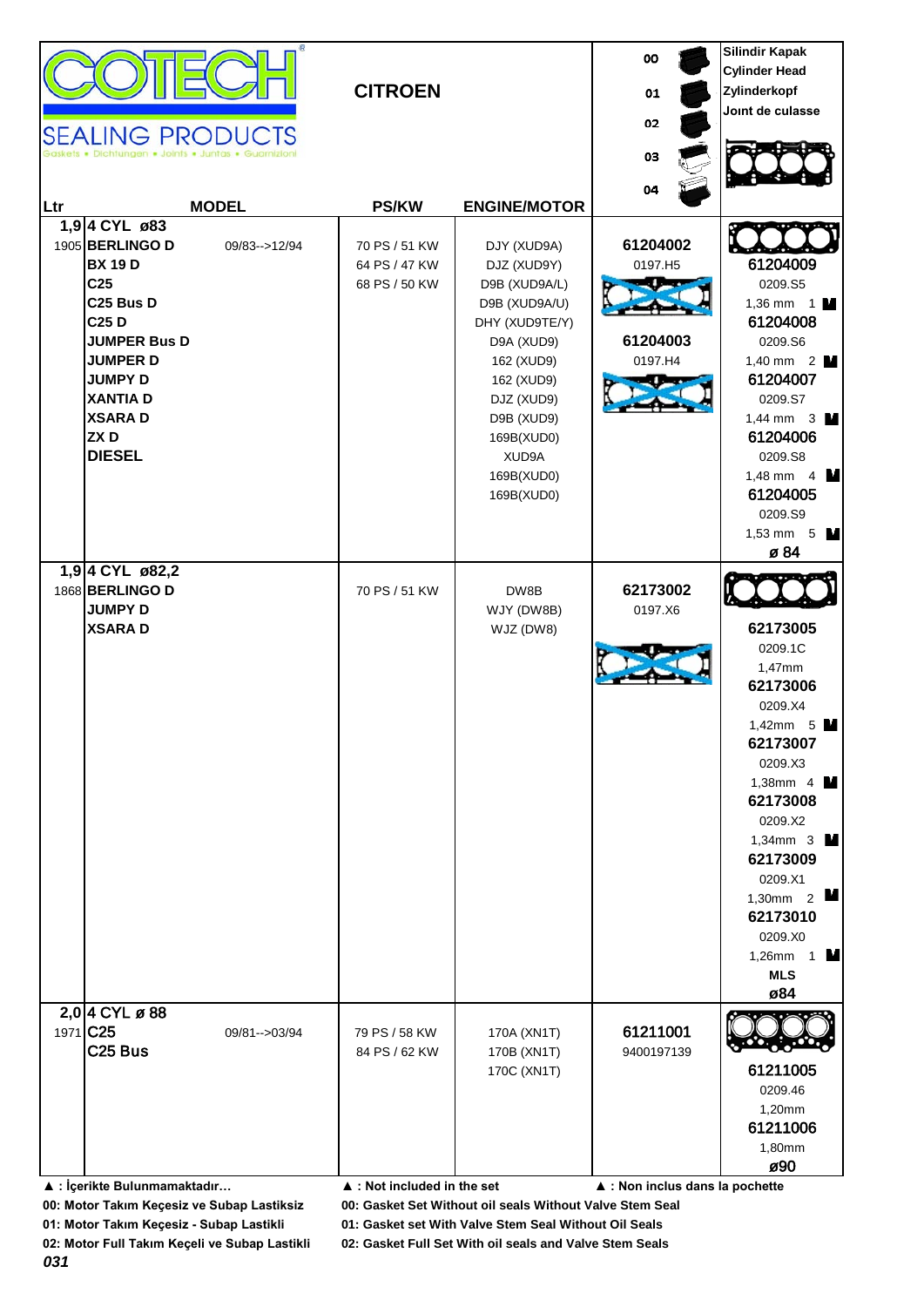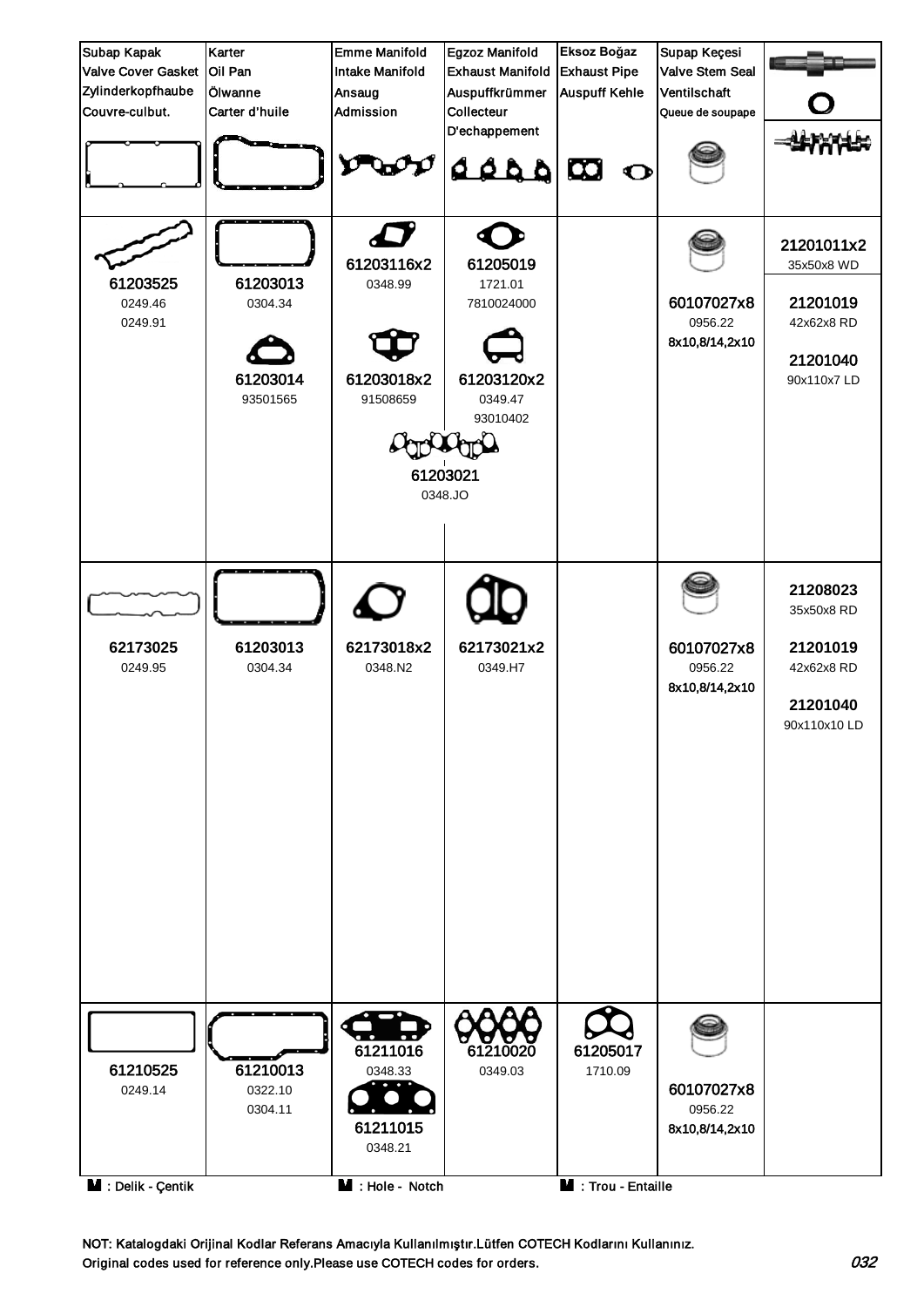| Ltr | <b>SEALING PRODUCTS</b><br>Dichtungen . Joints . Juntas . Guarnizioni<br>2,0 4 CYL ø86<br>1998 EVASION 16V<br><b>XANTIA 16V</b><br><b>XM 16V</b><br>XSARA 16V | <b>MODEL</b><br>05/98-->04/00<br>06/95 -- > 04/03<br>05/94 -- > 10/00<br>07/98-->09/00 | <b>CITROEN</b><br><b>PS/KW</b><br>132 PS / 97 KW                | <b>ENGINE/MOTOR</b><br>RFV (XU10J4R) | 00<br>01<br>02<br>03<br>04                                                                                                     | <b>Silindir Kapak</b><br><b>Cylinder Head</b><br>Zylinderkopf<br>Joint de culasse<br>62170005<br>0209.N6<br>1.35 mm $1$ M<br>62170006<br>0209.T9<br>1,50mm<br>$2 \mathbf{M}$<br>ø87 |
|-----|---------------------------------------------------------------------------------------------------------------------------------------------------------------|----------------------------------------------------------------------------------------|-----------------------------------------------------------------|--------------------------------------|--------------------------------------------------------------------------------------------------------------------------------|-------------------------------------------------------------------------------------------------------------------------------------------------------------------------------------|
|     | 2,2 4 CYL ø86<br>2198 JUMPER HDI 100<br>JUMPER HDI 120<br>▲ : İçerikte Bulunmamaktadır                                                                        | $04/06 - >$                                                                            | 120 PS / 88 KW<br>101 PS / 74 KW<br>▲ : Not included in the set | 4HU(P22DTE)<br>4HV(P22DTE)           | 60136202<br>Motor Full Takım<br>Gasket Full Set<br>60136203<br>Üst Takım<br>Gasket Head Set<br>▲ : Non inclus dans la pochette |                                                                                                                                                                                     |

**01: Motor Takım Keçesiz - Subap Lastikli 01: Gasket set With Valve Stem Seal Without Oil Seals**

*033*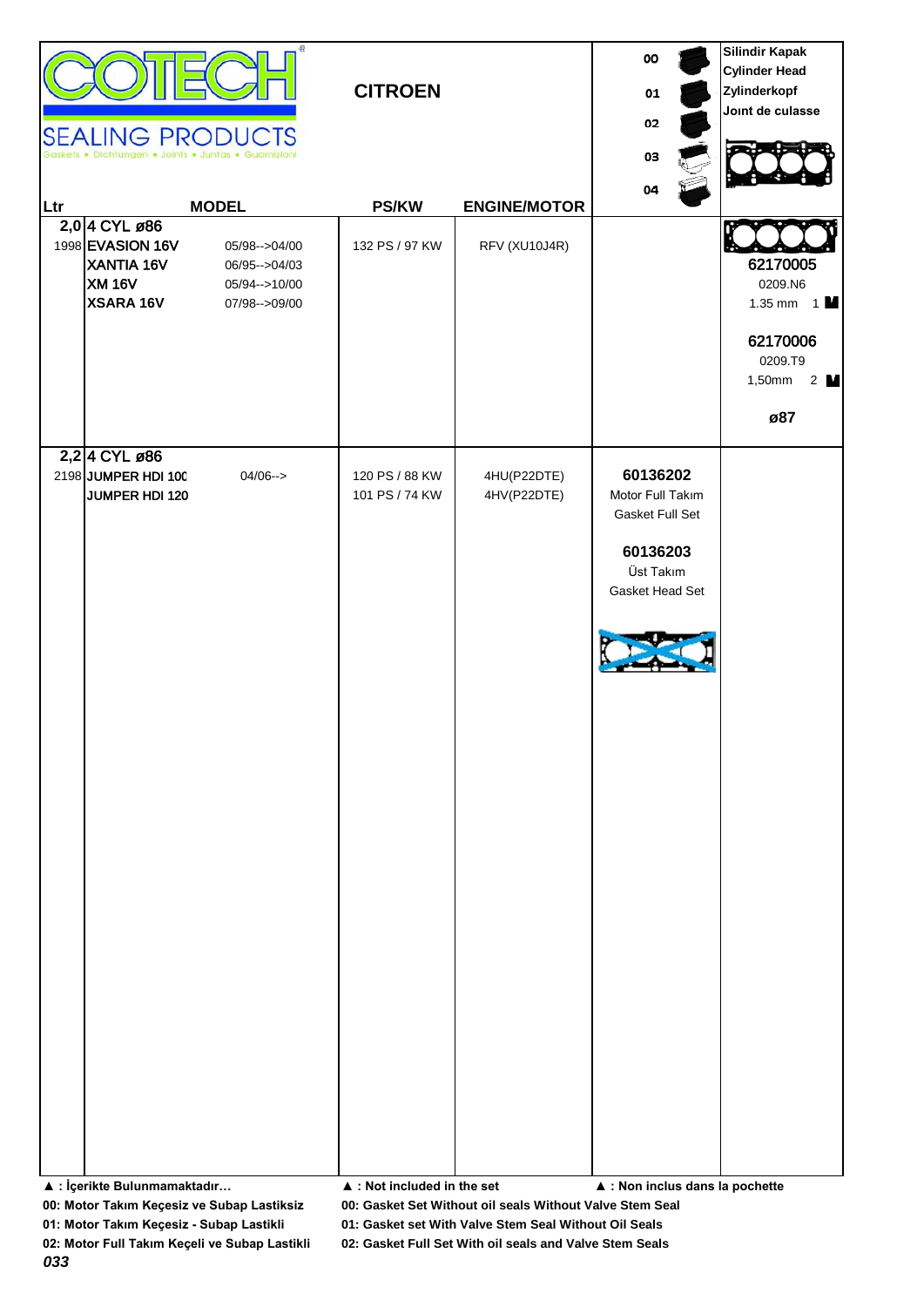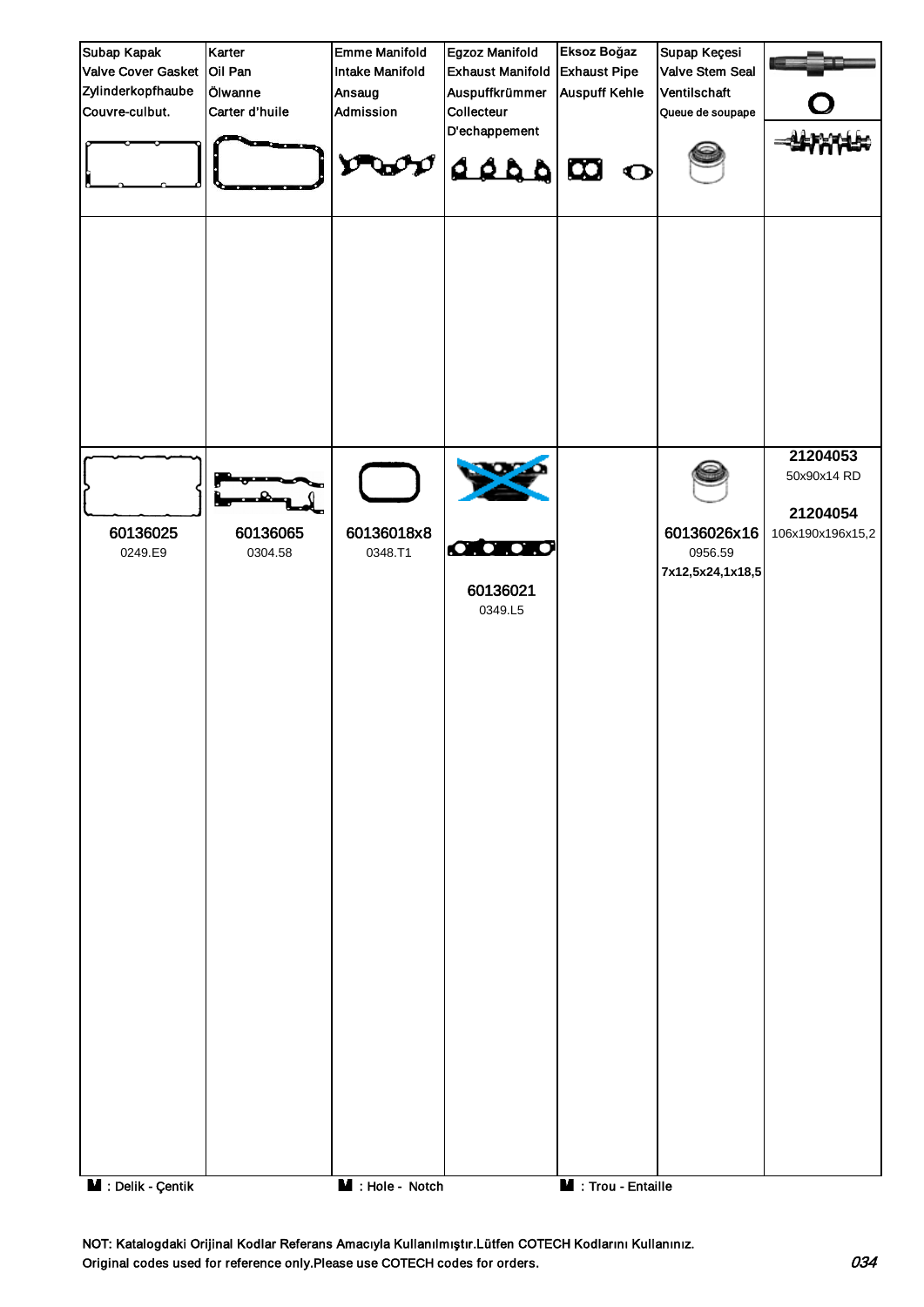|     |                                                                                                                     | <b>SEALING PRODUCTS</b><br>Dichtungen . Joints . Juntas . Guarnizion | <b>CITROEN</b>                                     |                                                   | 00<br>01<br>02<br>03                      | <b>Silindir Kapak</b><br><b>Cylinder Head</b><br>Zylinderkopf<br>Joint de culasse                                    |
|-----|---------------------------------------------------------------------------------------------------------------------|----------------------------------------------------------------------|----------------------------------------------------|---------------------------------------------------|-------------------------------------------|----------------------------------------------------------------------------------------------------------------------|
| Ltr |                                                                                                                     | <b>MODEL</b>                                                         | <b>PS/KW</b>                                       | <b>ENGINE/MOTOR</b>                               | 04                                        |                                                                                                                      |
|     | 2,5 4 CYL ø93<br>2500 CX 25 D<br><b>CX 25 TRI</b><br><b>CX 2500 D</b><br>C <sub>25</sub> Bus D<br>C <sub>25</sub> D | 02/78-->02/94                                                        | 136 PS / 100KW<br>73 PS / 54 KW                    | CRD93L (U25-661)<br>M25-629<br>M25-659<br>M25-660 | 61215003<br>0197K1                        | 61215005<br>0209.L5<br>1,40mm<br>ø95,5                                                                               |
|     | 2,5 4 CYL ø93<br>2500 CX 25 TD<br><b>CX 2500 TD</b><br>C <sub>25</sub> Bus TD<br><b>C25 DT</b>                      | 04/83-->02/94                                                        | 120 PS / 88 KW<br>95 PS / 75 KW                    | CRD93LS (U25-673)<br>M25-648<br>M25-669           | 61215103<br>0197K1 TD                     | 61215105<br>0209.L6<br>1,40mm<br>ø95,5                                                                               |
|     | 2,8 4 CYL ø94.4<br>2798 JUMPER HDI<br><b>JUMPER HDI</b><br><b>JUMPER</b>                                            | 09/04-->04/02<br>09/00-->06/06                                       | 128 PS / 94 KW<br>146 PS / 107 KW<br>87 PS / 64 KW | F28TDCR<br>8140.43N<br>8140.43S                   | 60139100<br>0197.Z4<br>0197.Y9<br>0197.Y2 | . <b>.</b><br>60139005<br>0209.OF<br>1,50mm<br>60139006<br>0209.OE<br>1,40mm<br>60139007<br>0209.OC<br>1,30mm<br>ø96 |
|     | ▲ : İçerikte Bulunmamaktadır                                                                                        |                                                                      | ▲ : Not included in the set                        |                                                   | ▲ : Non inclus dans la pochette           |                                                                                                                      |

**01: Motor Takım Keçesiz - Subap Lastikli 01: Gasket set With Valve Stem Seal Without Oil Seals**

*035*